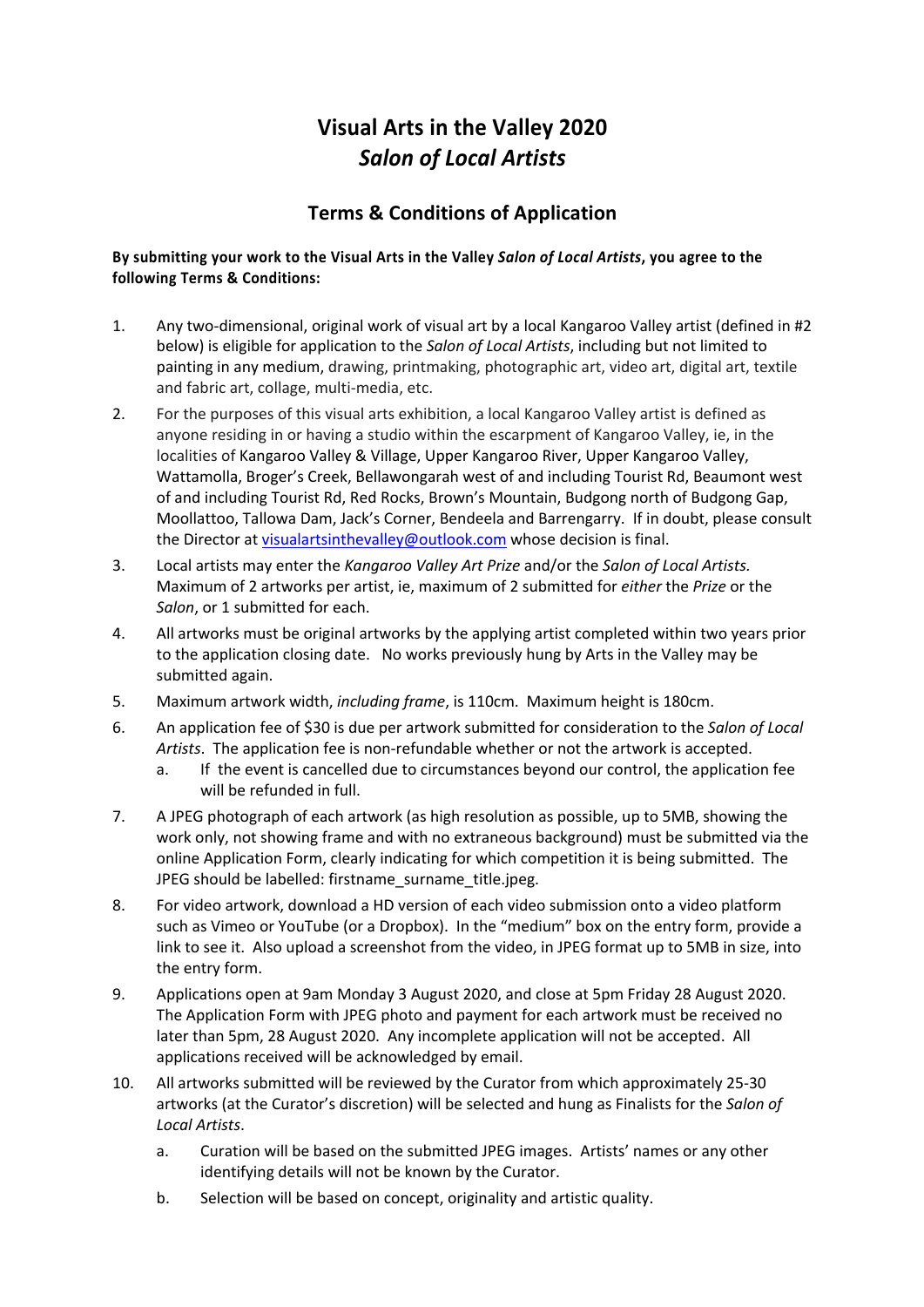- c. All entrants will be advised of the outcome as soon as possible.
- d. The Curator's decisions are final, and no correspondence will be entered into.
- e. The *Salon Prize* and Commended will be determined by the Curator and two additional Judges and will be announced at the Opening.
- f. The Peoples' Choice Prize will be voted by attendees across the *Kangaroo Valley Art Prize, Tony White Memorial Art Prize* and *Salon of Local Artists* exhibitions and will be announced at noon of the final day of the exhibitions.
- 11. All accepted artworks must be framed, or on stretched gallery canvas or other support system, ready for wall hanging. Exception for video works, which will be discussed with the artist after acceptance, with all video equipment being the responsibility of the artist.
	- a. All artworks must be fitted with two D-rings, ~50mm from the top of the artwork, on the back of the frame or stretcher. *Do not* attach string or wire to these D-rings.
	- b. If you wish to add string for the ease of buyers, do so on separate D-rings *below* the hanging D-rings.
	- c. Frames should be appropriate for value of the work and should be finished with glued backing paper and framing tape.
	- d. No wet artwork will be accepted.
	- e. Name of the artist, title, medium, size (H x W in centimeters), date completed, sale price and (if represented by a commercial gallery) name of the gallery are to be shown clearly on the back of each accepted artwork.
	- f. Arts in the Valley reserves the right to reject any artworks on delivery if not appropriately prepared for gallery hanging as per the above requirements.
- 12. Artists of accepted artworks are responsible for the delivery of their art to the exhibition site:
	- a. Delivery may be made in person or arranged by courier of your choice to the Kangaroo Valley Hall, 177 Moss Vale Rd, Kangaroo Valley NSW 2577 on Wednesday 30 September between 9am and 5pm. The office will not be open or staffed other than during those times. No artwork delivered after 5:00pm Wednesday 30 September will be accepted.
	- b. Delivery may also be made by Australia Post, to arrive at the Kangaroo Valley Post Office no later than Wednesday 30 September, addressed to Visual Arts in the Valley, PO Box 6114, Kangaroo Valley NSW 2577. No artwork arriving later than Wednesday 30 September will be accepted.
	- c. If you experience any difficulties, please contact the Director, Gary Moore, at visualartsinthevalley@outlook.com.
- 13. Insurance of each artwork at Kangaroo Valley Hall, in transit to and from the Hall, and during installation and removal including shipping or posting is the artist's responsibility. Arts in the Valley does not have an accidental and malicious damage insurance policy to cover artworks. All such risks remain with the artist at all times, irrespective of whether the artwork is being handled by a member of the exhibition staff. All reasonable care will be taken by Arts in the Valley.
- 14. All artwork accepted for the *Salon of Local Artists* is exclusively for sale by Arts in the Valley, and will be offered for sale during the Exhibition and online until the end of October 2020:
	- a. The artist sets the listed gross sale price.
	- b. All listed sale prices include our 25% commission. For artworks sold, the commission of 25% (incl our GST) will be deducted from the sale price and 75% returned to the artist.
	- c. For artists represented by a professional gallery, special conditions may be determined and will be discussed with the artist.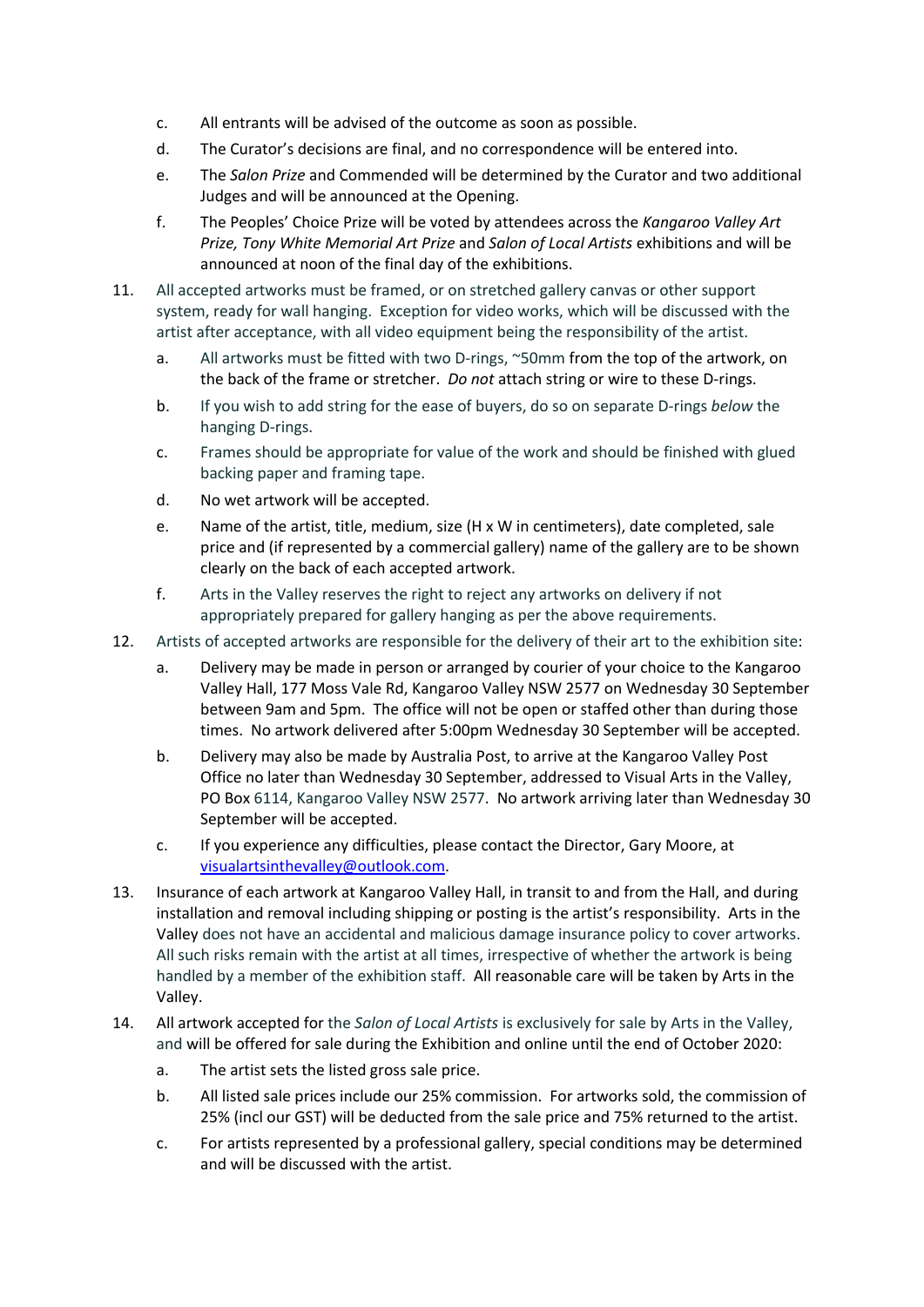- d. Where an artist is registered for GST (please advise with your application), 10% GST is taken to be included in your listed sale price. If registered, the artist is responsible for paying their GST on their proceeds to the ATO.
- e. For artwork accepted into the *Salon of Local Artists*, from the time we receive your application until the end of October 2020, the artwork is for sale exclusively by Arts in the Valley. If any of your exhibited artwork sells during this period, the commission is payable to Arts in the Valley. This clause operates equally for represented and unrepresented artists.
- f. All exhibited artworks will continue to be available exclusively for online sale by Arts in the Valley until 31 October 2020.
- g. If any if your accepted artworks sell online during this extended time, the artist will be contacted so you can make arrangements with the purchaser for delivery. Packaging costs are the responsibility of the artist; delivery costs are the responsibility of the purchaser.
- 15. All artworks not sold during the Exhibition are to be collected by the exhibiting artist or authorised representative from the Kangaroo Valley Hall on Monday 5 October between 2:30- 5pm, Tuesday 2 October between 9am-12noon, or from the Show Office at the adjacent Kangaroo Valley Showgrounds *by appointment* on Saturday or Sunday 10-11 October.
	- a. Any artwork held beyond Sunday 11 October will incur a \$10/day storage charge until collected.
	- b. Artworks requiring packaging will incur a \$20 packaging and handling fee, more if any special conditions, time or materials apply. In all cases, original packing materials will be retained and use for re-packaging whereever possible. This fee will be invoiced directly to the artist or, in the case of another artwork being sold, will be deducted from the account to the artist.
	- c. Visual ID will be required for the collection of unsold artworks.
	- d. Artworks may be sold to the end of the Exhibition on 5 October and online after that. Please check the online gallery shop at https://www.artsinthevalley.net.au/2018-visualart-sale to see if your work(s) have sold before preparing to collect your work.
	- e. Anyone collecting artwork on behalf of the artist must show written authorisation from the artist and proof of their ID for the artwork to be released.
	- f. If a courier is collecting your artwork, please advise our Manager, Natalie Harker, of the name of the authorised courier at info@artsinthevalley.net.au.
	- g. Any arrangement outside of these times must be agreed in writing with the Director, Gary Moore, via email at visualartsinthevalley@outlook.com.
- 16. Visual Arts in the Valley wishes to encourage all local artists to enter. We will therefore do whatever we can within reason to assist you in delivery and collection.
- 17. Arts in the Valley will account to the artist for sold artworks by 16 October 2020, and within two weeks of any subsequent online sales.
- 18. Arts in the Valley reserves the right to have accepted artwork and any images of artwork in the Exhibition reproduced for the exhibition catalogue, publicity, advertising, any electronic media or archival purposes in any manner connected with the exhibition or its sponsors, now and in the future, including in any book on Arts in the Valley that may at any time become available for sale.
- 19. Should the artist wish to use images of accepted artwork for any promotional purposes including websites, opening invitations or photos submitted to publications, please credit Visual Arts in the Valley / *Salon of Local Artists* and establish a link to our website https://www.artsinthevalley.net.au/artprize if possible.